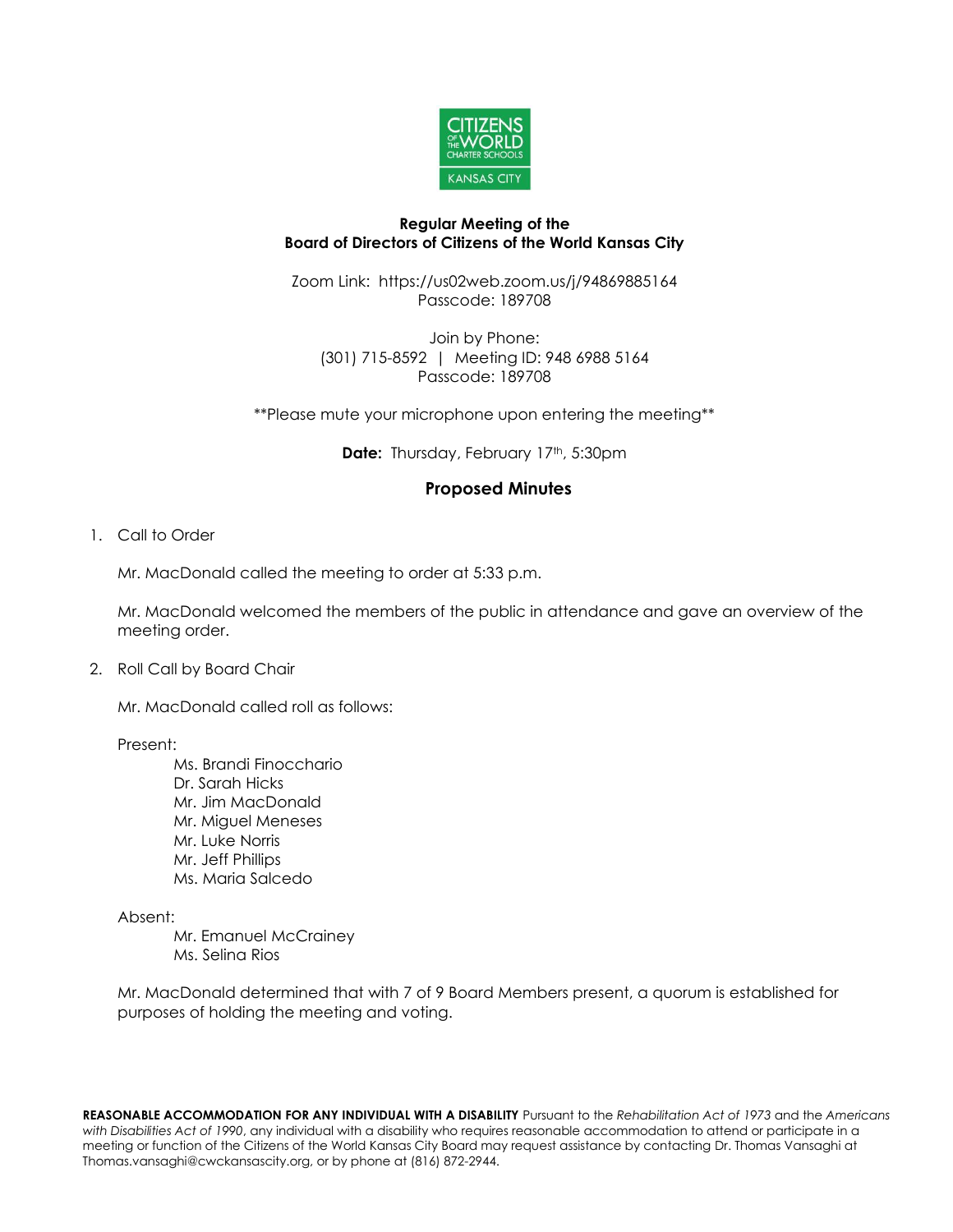3. Review & Consideration of Proposed Agenda

Mr. Norris asked if discussion could be held around the school's weapons policy. Mr. MacDonald asked Dr. Vansaghi to add to the Executive Director's Report.

*Mr. Phillips moved to approve the agenda as modified and Mr. Norris provided a second to the motion. The motion was unanimously approved with none abstaining.* 

4. Public Comments

Mr. MacDonald introduced himself, thanked the public on the call, and provided an overview of the public comment process and guidelines. Mr. MacDonald then invited public comment.

Ms. Jolly (CWC Parent) provided feedback regarding the Parent-Teacher Conference structure and requested additional communication from school staff.

- 5. Consent Agenda
	- a. Review & Consideration of minutes from the January 20<sup>th</sup>, 2022 regular meeting of the Board
	- b. School Dashboard
	- c. Strategic Plan Dashboard
	- d. Board & Committee Calendar
	- e. Closed Session Instructions

Mr. MacDonald presented the Consent Agenda and asked the Board if any member wanted to remove an item off of the Consent Agenda in order to further discuss and/or solely vote on that item; no member did.

*Ms. Finocchario moved to approve the Consent Agenda as proposed and Dr. Hicks provided a second. The motion was unanimously approved with none abstaining.*

- 6. Monthly Finance Report (Mr. Jeff Phillips)
	- a. Finance Committee Report

Mr. Phillips reported that the Balance Sheet shows the school with a \$665k cash balance and all Accounts Payable in good order.

Actual year-to-date revenue is \$3.9m against a \$3.8m budget due to donations tracking behind target. Actual year-to-date expenses are \$4.4m against a budget of \$4.0m. Within expenses, salaries are on track, and food service is higher than budgeted, but offset by additional federal revenue. The largest expense budget difference is in student support and will be shored by upcoming ESSER-III funds, which are not yet denoted in revenue. Current Net Income is (-\$556k) compared to a (-\$200k) budget. This again is due to lagging donations and lower-than-budgeted FRL participation.

Forecasted end-of-year revenue is \$6.6m against a budget of \$6.8m with the shortfall continuing to be in ADA (a \$750k difference). Forecasted end-of-year expenses are \$7.6m against a \$6.9m budget, almost exclusively in student services/ESSER-III. Without ESSER revenue, projected net income is a \$1m loss against a break-even budget.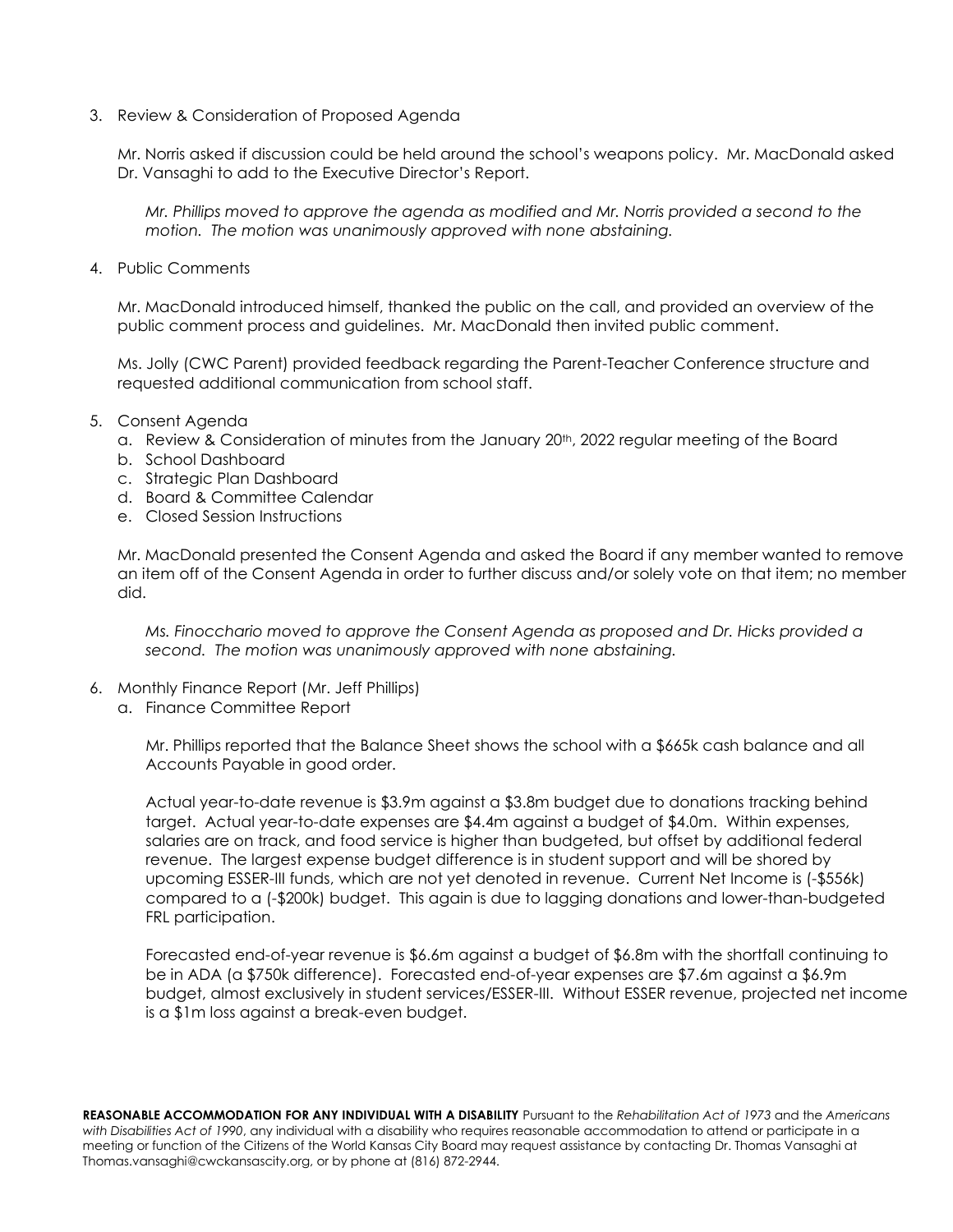Mr. Phillips reported the forecasted low cash balance will be \$225k in June and the school is projected to end the year with 11 days of cash on hand, a critically low amount compared to our target of – "critically low." (target 30-60 days).

In regards to this projected loss, the school has been expending expenses that qualify for ESSER-3 funding and expecting about \$450k to be reimbursed this fiscal year. The lag has created a cash flow concern and EdOps has been providing school staff with a six-week cash flow forecast. Staff is prioritizing vendor payments accordingly. Additionally, the school is completing the Line of Credit renewal and expect that to be available in a critical moment, if needed.

Committee discussion was also held around donations and fund-raising as well as future facilities planning. Additionally, the 2022-2023 budget was initially discussed and the Committee is hoping to have a draft to the Board in April or May.

Mr. Norris noted that part of the fund-raising gap is \$150k of Charter School Growth Funds that CWCS committed to us, and we therefore budgeted for. He suggested that the Finance Committee discuss tightening payment controls and asked if there was an approval process built in for the Executive Director to access the Line of Credit, if needed.

Dr. Vansaghi clarified that ESSER-III funds are in the state's "supplemental budget" which cleared the House earlier this week and is now in the Senate. Historically, that supplemental budget is approved before mid-March.

Dr. Hicks asked if the cost of the Executive Director search transitioned to CWCS reimbursing the school, rather than CWCS paying the firm directly? Dr. Vansaghi confirmed that he and CWCS agreed to the reimbursement arrangement and the first portion of that expense has both been incurred and reimbursed.

Mr. Norris suggested being proactive in communicating with our sponsor regarding projected end-ofyear cash balance.

Mr. Norris also suggested that the Board direct school staff to begin invoicing CWCS for future expenses to begin drawing on the CSGF grant. He also strongly advocated that the school put in writing that the Search Firm expense is not within the CWCS/CSGF grant. Dr. Vansaghi said CWCS has not delineated either way and reported that he is working with Dr. Miles on identifying up to \$150k to submit to CWCS.

Mr. MacDonald commented that as the school moves into the next budget cycle, staff needs to draft a budget reflective of a conservative ADA estimate. He also suggested researching peer schools to ascertain if Citizens' attendance this year is an anomaly or if peer schools are also experiencing a lower-than-expected ADA.

Mr. Norris added that Citizens' diverse-by-design, SEL/DEI-led program is-and-requires a different level of staffing to support the needs of those students. The school's revenue tends to be lower (per student) and expenses higher, so underlying lower enrollment puts significantly stronger pressure on our budget and puts the school in a uniquely disadvantaged position.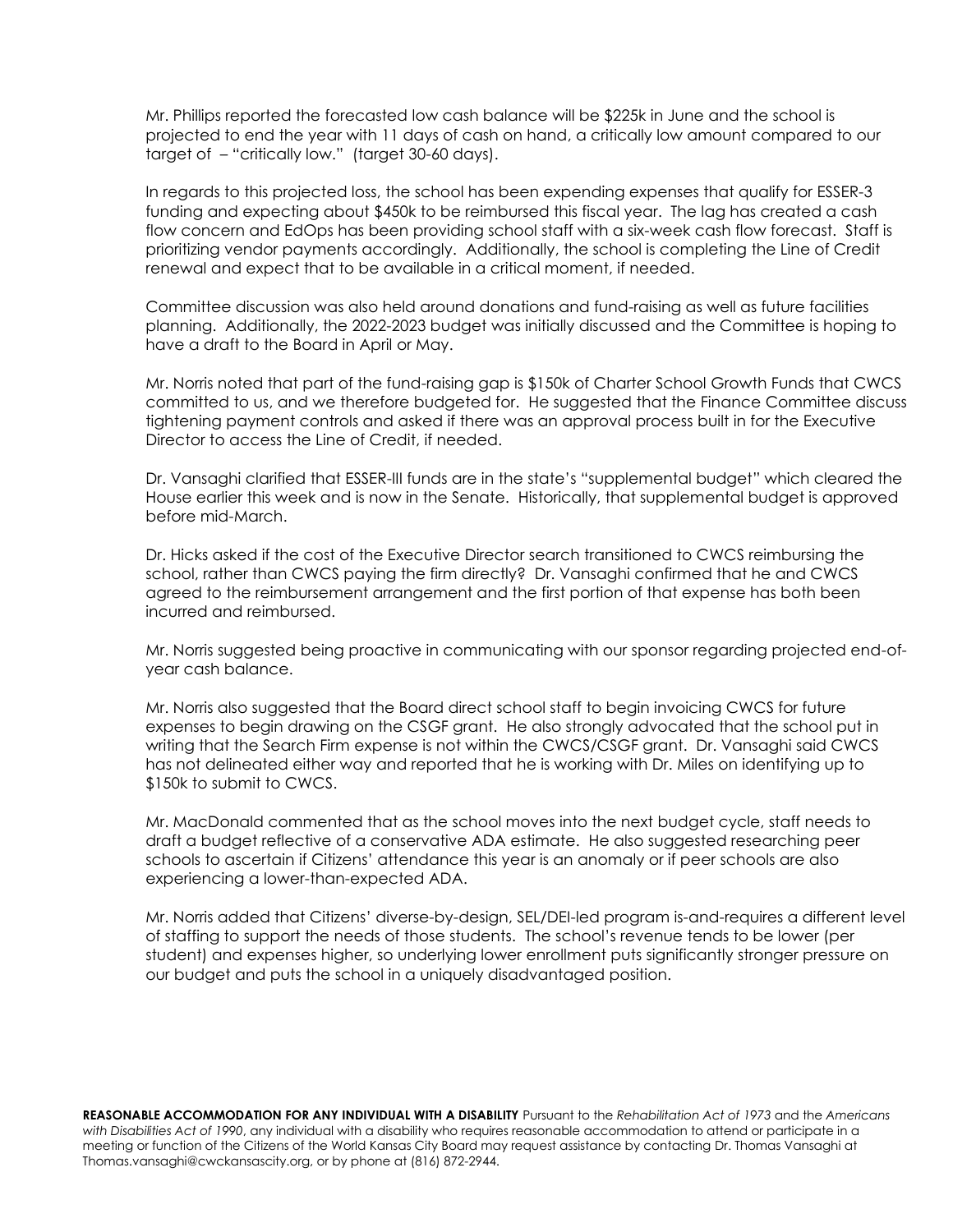b. Review & Consideration of Monthly Financials (January 2022), including Check Register

Mr. Phillips reported there was no unusual accounts payable nor checkbook register entries in January.

*Mr. Phillips moved to approve the Finance Report and Check Register as proposed and Dr. Hicks provided a second. The motion was unanimously approved with none abstaining.*

Mr. Norris again reiterated that Board needs to direct staff to begin requesting funds from CWCS. Additionally, in expectance of a letter of concern, he suggested that the Finance Committee begin additional oversight of financial controls.

#### 7. Board Committee Reports

- a. Academic Excellence Committee
	- i. Review & Consideration of Revised "Age Criteria for Kindergarten Admission" Policy

Dr. Miles reported that the Academic Excellence Committee met this past week. One discussion item was modifying the current Kindergarten age policy – in which a student must turn 5 years of age before October  $31st - to$  turning 5 on/before August  $31st$  of each year. This aligns with KCPS. Additionally, she is seeing there is a group of children with September and October birthdays that are not socially or academically quite ready.

Mr. Norris asked how many students have applied for next year that this would affect? Mr. Brennan replied that it would affect half of our current Pre-Kindergarten students and a very small number of incoming Kindergarteners.

Dr. Hicks noted the written proposed policy denoted an incorrect date and asked staff to update to accurately reflect the proposal of August 31st .

*Dr. Hicks moved to approve the proposed policy as proposed and Mr. Norris provided a second. The motion was unanimously approved with none abstaining.*

- 8. Executive Director's Report (Dr. Thomas Vansaghi)
	- a. Staffing Changes on February 28, 2022

Dr. Vansaghi shared that Mr. Johnson will transition off the team at the end of February rather than his planned transition at the end of May. Staff is preparing plans to cover his work. Dr. Vansaghi commended Mr. Johnson's work with the start-up of the school and his skills and abilities as the school has grown.

Dr. Vansaghi also shared that Mrs. Gripp will transition out of the Middle School leader role to a parttime status at the end of February. He also commended her work in the founding of the Middle School and the amazing community she built amongst the faculty and students. Mr. Troy Butler will assume the Middle School leader position for the remainder of the year on an interim basis.

He is planning separate celebrations to honor both employees in the coming weeks and again expressed appreciation for both of their service.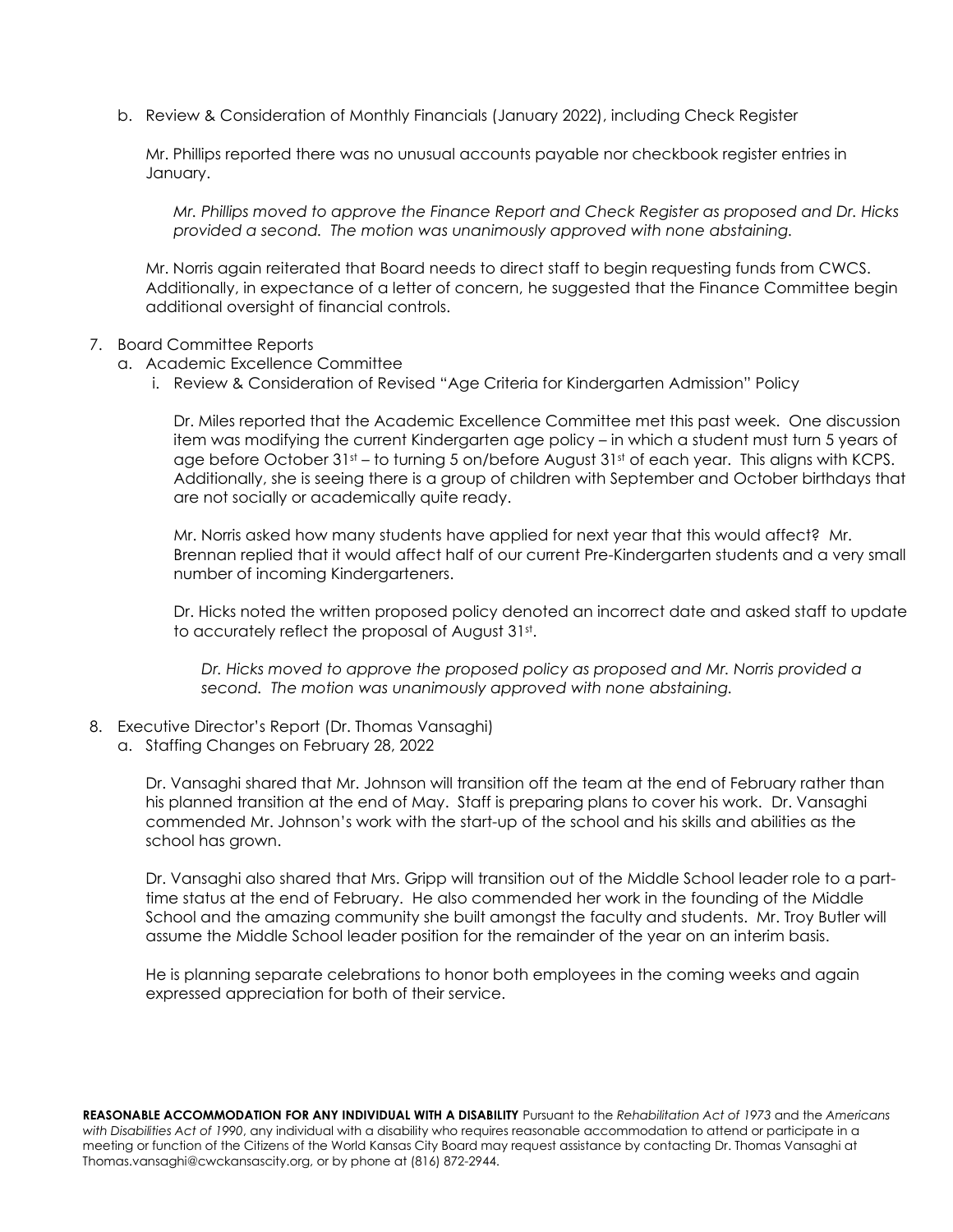b. Employee Value Proposition (Dr. Danielle Miles)

Dr. Miles presented the "Employee Value Proposition." She shared that she and Mr. Brennan worked with EdFuel, through a grant provided by SchoolSmart KC, to work through specific HR goals. One of those deliverables resulted in the creation of the Employee Value Proposition and the process included staff feedback. The Employee Value Proposition will be included on staff recruiting materials (website, etc.) and job descriptions.

Mr. Norris asked how to incorporate the Strategic Plan pillar of anti-racism and encouraged that aspect to be specifically called out.

c. Update on Executive Director Search Committee & Process

Dr. Vansaghi thanked Dr. Hicks and Ms. Finocchario for co-chairing the committee and Mr. MacDonald, Ms. Salcedo, and Mr. Meneses for also serving. The Search Committee is meeting weekly with the search firm. To date, the firm has received 36 applicants and pre-screened 9. From those, they have identified 2 to move forward and 1 is ready to move to interviews with Board members.

After that meeting, the next step is a "thought exercise," then the process will be stakeholder interviews (Board, parents, staff, etc.), and a reference check. The overall timeline is flexible, but aiming to wrap up between April-June.

Mr. Norris asked for a demographic breakdown of the applicant pool, specifically women and candidates of color. Dr. Vansaghi did not have specifics at his fingertips but affirmed that he is aware that the pool is diverse.

d. Update on Middle School Facility Search & Process

Dr. Vansaghi reported that, since January, the Facility Committee has had an interesting turn of events, both with KCPS and recently with Metropolitan Community College. He was hoping to have something to present for approval tonight, but the team is still hard charging on details. He is very aware of the need to be able to communicate to current and prospective families.

e. Board Nominations & Elections Update

Dr. Vansaghi reminded the Board that next month is Board elections for a new Chair, other Officers, and possibly additional Members.

Mr. Meneses shared that he is in discussions with Board Members for future officer positions and expects to give a full report next month.

Mr. Norris also shared a student of Dr. Vansaghi's is creating a Board matrix that will be a valuable tool in recruiting and replacing Members who may term off. Dr. Vansaghi elaborated that his student will, in addition to a matrix, also create Board job descriptions, and a codified Board onboarding process.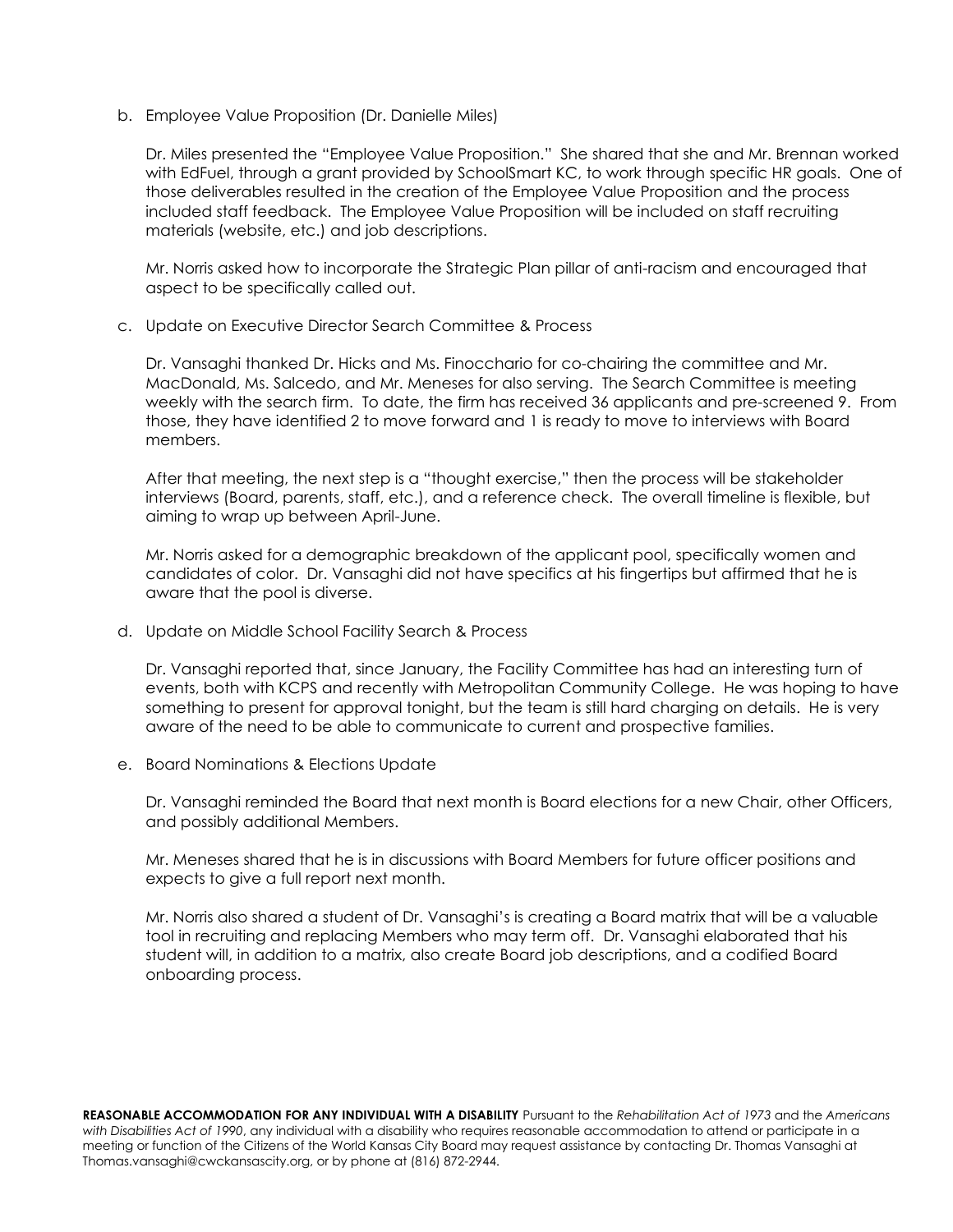f. Student Recruitment Update (Ms. Katherine Corliss)

Mr. Corliss reported that since last month, she has continued to hold weekly school tours, participated in "School Saturday," and held tabling opportunities at "earlySTART." Upcoming weeks will entail continued tours and a focus on the SchoolApp's lottery deadline approaching on March 1st. Additionally, she'll host a table at Operation Breakthrough on March 1st.

Lottery offers will be sent via SchoolApp on March 7<sup>th</sup>. She reported that the school is on track with how SchoolAppKC is seeing applications city-wide, with received applications currently being above all other school years except the pre-pandemic timeframe of the 2019-20 season.

Mr. Norris asked for a detailed analysis of annual declining trend in Kindergarten applications, specifically is the trend a macro-system issue? Is it a neighborhood access issue? Is it a brand/school issue? Ms. Corliss and Mr. Brennan affirmed they would send an analysis.

### g. Annual Fundraising Plans, Read-A-Thon, and Event (Ms. Katherine Corliss)

Ms. Corliss shared that the annual campaign is still tracking behind projection, and is still aiming for 100% of Board support. She is starting to plan a Spring Event with the PTO Committee and is planning "Read-a-Thon" from April 4-15. Read-a-Thon is an outside organization that does fundraising opportunities for schools and is a student-centered approach in which students read for donations, instead of selling cookie dough or coupons.

She suggested the Board continue to share Citizens with their networks, attend Friday morning Sing, give to the Annual Campaign, help her identify potential donors with a >\$5k capacity, and share any potential organizations for her to connect with their philanthropy committee.

h. Discussion on Summer School 2022

Dr. Vansaghi reported that the school leadership team (Dr. Vansaghi, Dr. Miles, Mr. Brennan, Ms. Nelson, Mrs. Gripp, and Ms. Gibbs) is recommending that the school not hold summer school in 2022. This would be a change to the school calendar and therefore require a Board vote.

Dr. Vansaghi said that the school staff and faculty does not have that capacity to provide a robust and high-quality experience this year. Last summer was a poor experience, especially at Elementary; coupled with leadership transitions, the lack of a confirmed middle school location, and very low interest from faculty, he is asking the Board to cancel. Dr. Miles affirmed that Special Education would still provide Extended School Year services in the building.

Mr. Norris asked how many students enrolled last year; Mr. Brennan said about 225. Mr. Norris expressed concern with doing this cancellation without a level of parent input or awareness of the impact on parents. Dr. Vansaghi confirmed that he has already asked Mrs. Chambers to create a robust list of alternatives with partners. Mr. Norris inquired if those programs would be free; Dr. Miles replied that they would be free or have scholarship opportunities, they would be throughout the summer, and be 5 days a week. Mr. MacDonald asked if KCPS programs would be an alternative; Dr. Miles affirmed that KCPS would be an alternative along with YMCA, Campfire, Upper Room, Boys & Girls Club, and KC Young Audiences.

Mr. Norris asked for clarification on the revenue/expense of summer school and the potential budget impact of a cancellation; Dr. Vansaghi presented a breakdown from the 2019 and 2021 sessions.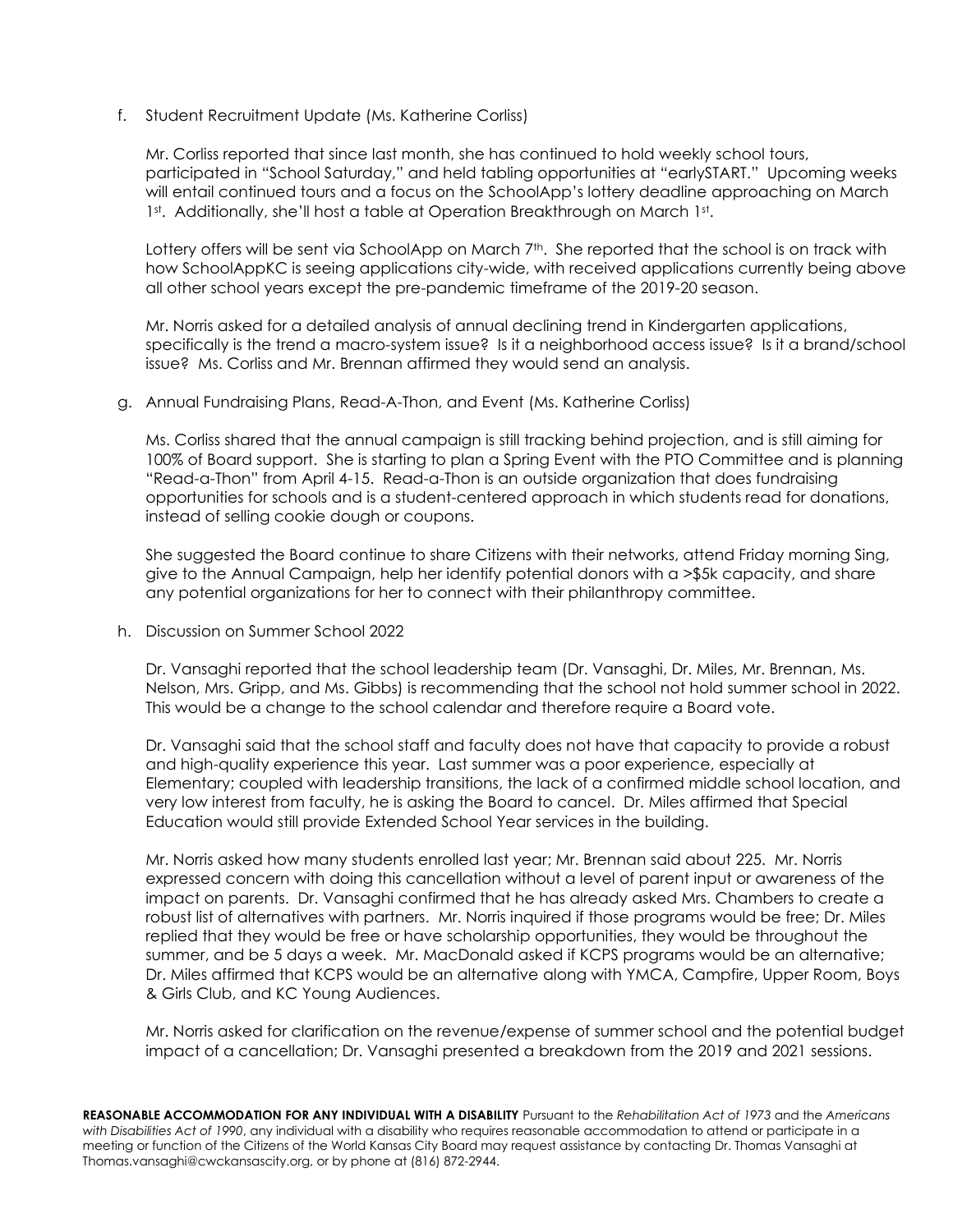Mr. MacDonald asked to postpone a vote to March and in the meantime, have staff do family engagement and provide families with information on where to go/how to apply. Mrs. Chambers confirmed she and her team are already putting together those details.

Dr. Hicks asked to continue with the Board vote and questioned why school staff is creating and presenting families with alternative resources if the school has not given clarity on its own summer program. Mr. Norris agreed and said with student conferences coming up next week, ask staff to inform parents that the school cannot provide a safe, effective, mission-aligned summer program, ask families "how can we help you" to determine what support level we can provide to them, staff can gather that information with a targeted approach, then staff can disseminate those supports and opportunities broadly.

*Mr. Norris moved to direct the Executive Director to begin the process of engaging with families to help ascertain the level of needs the school community has with the goal of formalizing the school's approach to summer school.*

Dr. Hicks asked what happens when staff polls families and find they need our summer program? School leadership is saying it cannot happen, so then what does the school do? Why are we not being decisive now so we can focus and help families together and earlier? Dr. Vansaghi agreed; it sets families back a month, they lose a month in making plans.

*Mr. Norris withdrew his motion.*

*Mr. Norris moved to cancel summer school, modify the academic calendar accordingly, and direct school leadership to begin immediate plans to begin supporting families. Dr. Hicks provided a second.* 

Mr. MacDonald asked to include an amendment that, as an accountability for leadership, school leadership provide the Board with written supportive plans, to include multiple parent meetings to learn about options, a couple of in-person assistance clinics, and written communication on other options.

Mr. Norris noted that he is concerned about losing re-enrollment and requested Ms. Corliss and Mr. Brennan to continue to provide that data as we approach June. He also wants school leadership to begin Summer School 2023 planning this summer.

*The motion was unanimously approved with none abstaining.*

## i. Weapon Incident on Campus

Dr. Miles shared with the Board that yesterday, a student brought a BB gun to school. It was reported to school leadership and the BB gun was immediately confiscated. Dr. Miles researched Board policies as well as communicated with legal counsel; as a result, the student is on long-term suspension while she is investigating further.

Mr. Norris asked if the policy also stipulates what happens around on-campus communication (i.e. among teachers); he wants to ensure we have tight communication resources to disseminate information quickly and not promote rumor-mills. Dr. Miles agreed that communication and the